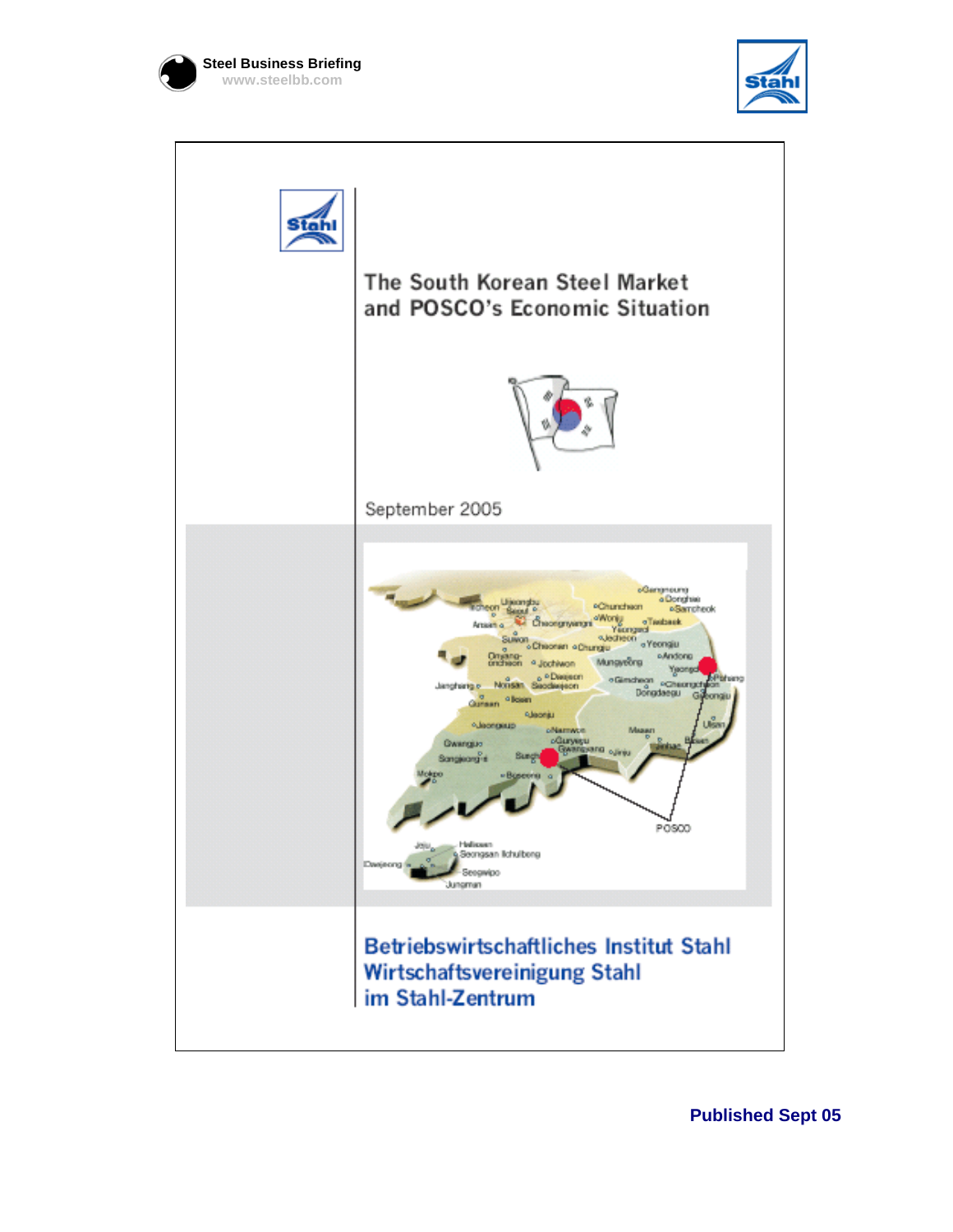



# **South Korea's Steel Market & Special Focus on POSCO**

## **Table of Contents**

### **I. General economic situation and the South Korean steel market**

- 1. Growth drivers shift to domestic demand
- 2. Modest improvement in industry and construction
- 3. Low dynamism in the South Korean steel market
- 4. Steel consumption and stock movement estimates
- 5. Close interlinkage of foreign trade
- 6. Asian countries are the major trade partners
- 7. The South Korean steel industry is state of the art
- 8. Movement in the South Korean steel market

### **II. POSCO's economic situation**

- 1. POSCO's background
- 2. Economic development up to 2004
- 2.1 Production and sales
- 2.2 Investments
- 2.3 Net sales and profitability
- 3. Corporate strategy and development
- 3.1 Corporate expansion
- 3.2 Strategic alliances
- 3.3 Raw material supplies
- 3.4 Development of new production technology
- 3.5 Diversification
- 4. Outlook

Annexe 1: Steel Market Supply in South Korea

- Annexe 2: China-Japan-South Korea: centre of world steel making
- Annexe 3: Cornerstones of POSCO's corporate history
- Annexe 4: PLANTFACTS: main production facilities
- Annexe 5: Overview of Korean steel production sites
- Annexe 6: Economic key data for financial years 2000 2004
- Annexe 7: Short Company portraits of INI Steel and Dongkuk Steel
- Annexe 8: POSCO's Focus on 8 Strategic Products